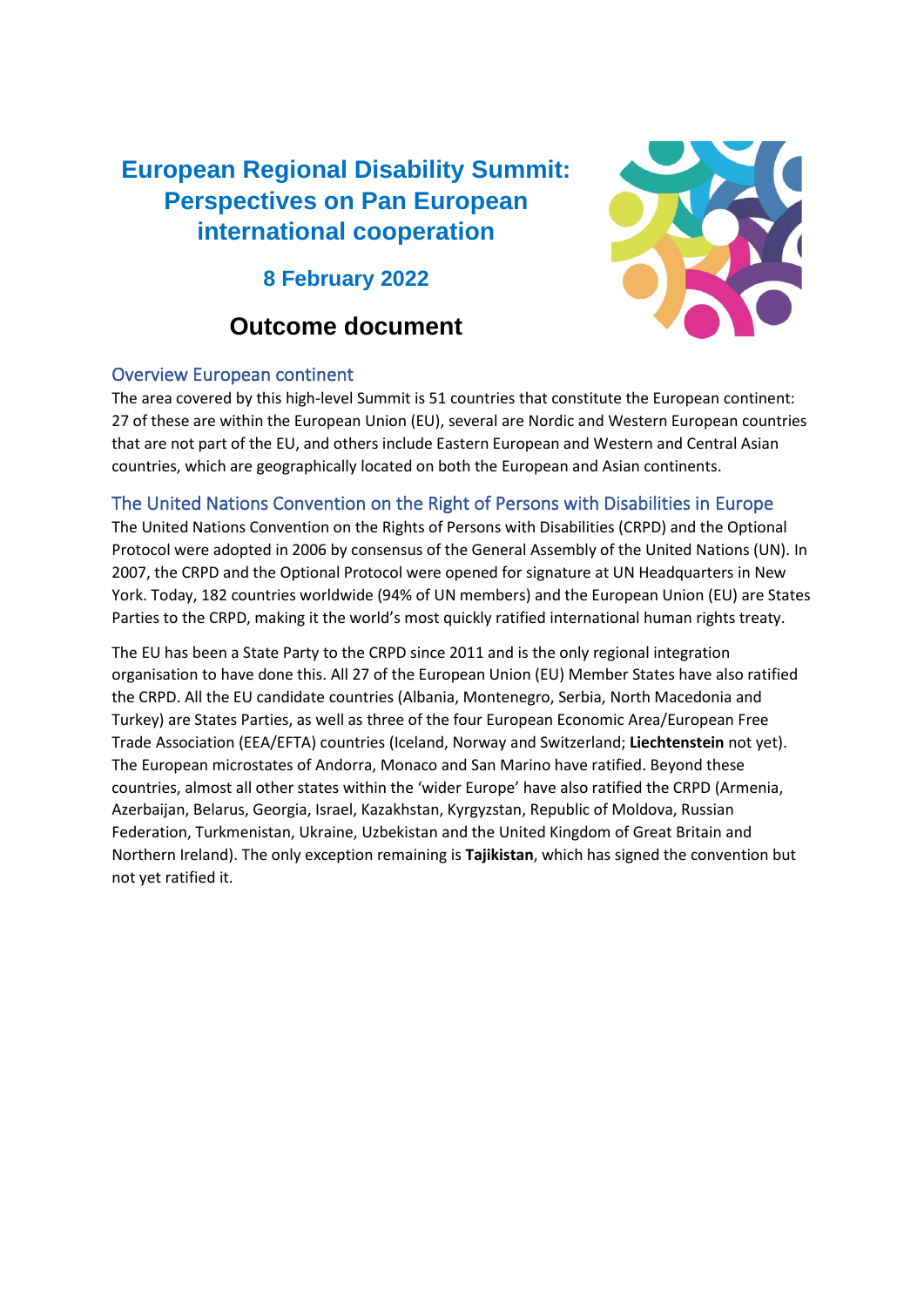**CRPD ratification in wider Europe area with two countries not yet having ratified the CRPD: the microstate of Liechtenstein and Tajikistan**



#### International cooperation in Europe

In Europe, policies related to inclusive international cooperation remain complicated, due in part to the complex political and sociocultural landscape of this geographical region.

With that diversity in mind, European data on disability is limited. In the EU, there is an estimated 100 million persons with disabilities while in the 53 Member States of the World Health Organization (WHO) European Region, 6 to 10 out of every 100 people live with disability. In total, approximatively 135 million people in the UN European region live with a disability. With population ageing and the rising prevalence of noncommunicable conditions, including injuries, this number is set to increase in the future.

Regarding international cooperation, the EU is one of the biggest donors of development aid in the world (with a focus on Africa and Asia), while the Eastern and Central Asian countries receive disproportionally lower financial and technical assistance support. It means persons with disabilities in these countries, in particular women, girls and children with disabilities, face high rates of poverty, discrimination and where access to universal coverage is limited. Persons with disabilities have poorer health outcomes, lower education achievements, and they are less inclined to be included in the labour market than peers without disabilities. Access to health, education, employment, transport and information is limited, with also little or no organised representative organisations of persons with disabilities (OPDs) to strengthen the disability movement.

#### Overview of the European Regional Disability Summit

The co-hosts of the Global Disability Summit 2022 encouraged development partners, UN agencies, Government and Civil Society Organizations to organise regional Summits, to galvanise international cooperation, focus on region-specific discussions, with the [formulation of commitments](https://www.globaldisabilitysummit.org/blogs/the-menu-of-commitments-for-the-global-disability-summit-is-online) by the 26th January 2022.

**The aim of this high-level European Regional Disability Summit was to discuss how international cooperation in the broader European region can become inclusive of persons with disabilities.**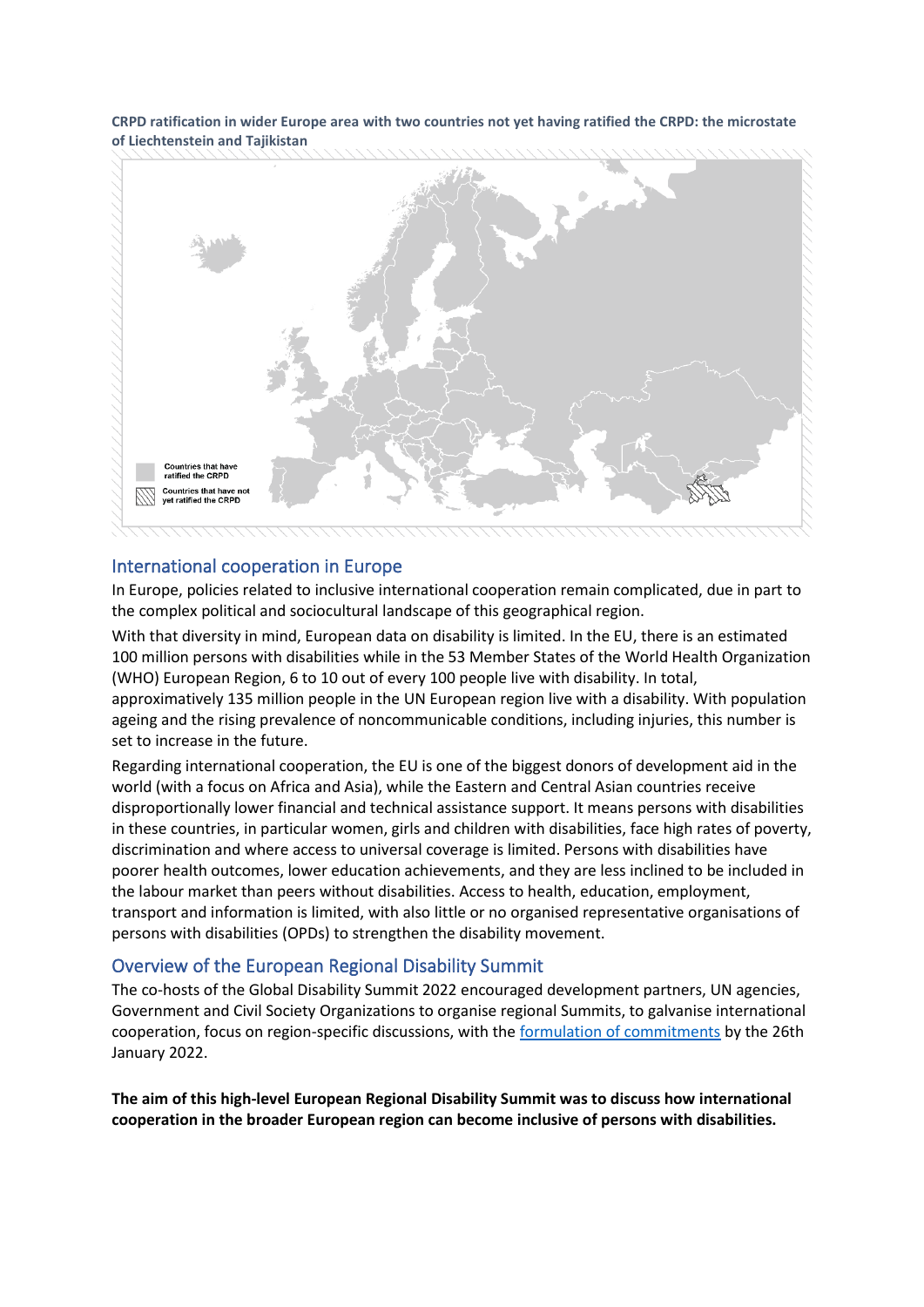## **Participants**

1008 people registered for the event and participants included European governments, donors, UN country teams, civil society organisations and OPDs. The high-level speakers and participants took stock of the lessons learned from the COVID-19 pandemic and building on the shared experience of years of disability inclusive development.

#### Main outcomes

The draft of this outcome document has been introduced at the high-level European Regional Disability Summit while the final version will be presented at the Global Disability Summit 2022.

#### OPDs recommendations prior to the Summit

In advance of the Summit, consultations were organised with representative OPDs in Europe. These consultations informed persons with disabilities on the Global Disability Summit, tracked the progress made since GDS18 and gathered the European disability movement's priorities for GDS22.

Participants highlighted that all five GDS22 themes<sup>i</sup> were important to the lives of persons with disabilities. However, meaningful engagement of OPDs in international cooperation in the region is often not guaranteed. Many programs in international cooperation were cancelled or budget reduced due to the COVID-19 pandemic.

During preparatory meetings for the European Regional Disability Summit, OPDs identified the following recommendations:

- Build the capacity and fund OPDs to be able to be fully engaged in development work, including regarding the Global Disability Summit;
- Support the development of networks and coalitions of OPDs in the region;
- Ensure that all development work in the region is fully inclusive of all persons with disabilities, with a particular attention to those people that are most excluded, such as women and girls with disabilities, indigenous people with disabilities, etc;
- Reach out and invest in regions of the world that are often forgotten by donors such as Eastern Europe, Central Asia, Latin America and the Mediterranean countries.

### Priorities highlighted during the Summit

During the European Regional Disability Summit, stakeholders highlighted the importance of concrete CRPD-compliant human rights-based commitments to disability inclusive development. The following priorities were highlighted:

- 1. **Meaningful participation** of OPDs, including those in the broader European region, central Asia and the global south, in all international cooperation and humanitarian action policymaking and implementation processes related to the CRPD.
- 2. Support of **the disability movement**, including in the broader European region, central Asia and the global south, in all its diversity.
- 3. **Financial commitment** to advance the rights of persons with disabilities, including timely and adequate budget for **accessibility and reasonable accommodation**, to ensure immediate progress and sustainability of disability inclusive process and outcomes.
- 4. Incorporation of **disability inclusion in all mainstream** international cooperation and humanitarian action activities, as well as specific targeted interventions, to make the CRPD a reality for all.
- 5. Investment in early inclusion, with focus on early intervention, disability-inclusive **education, health, employment and social protection with meaningful participation of parents, parental networks and organizations of persons with disabilities.**